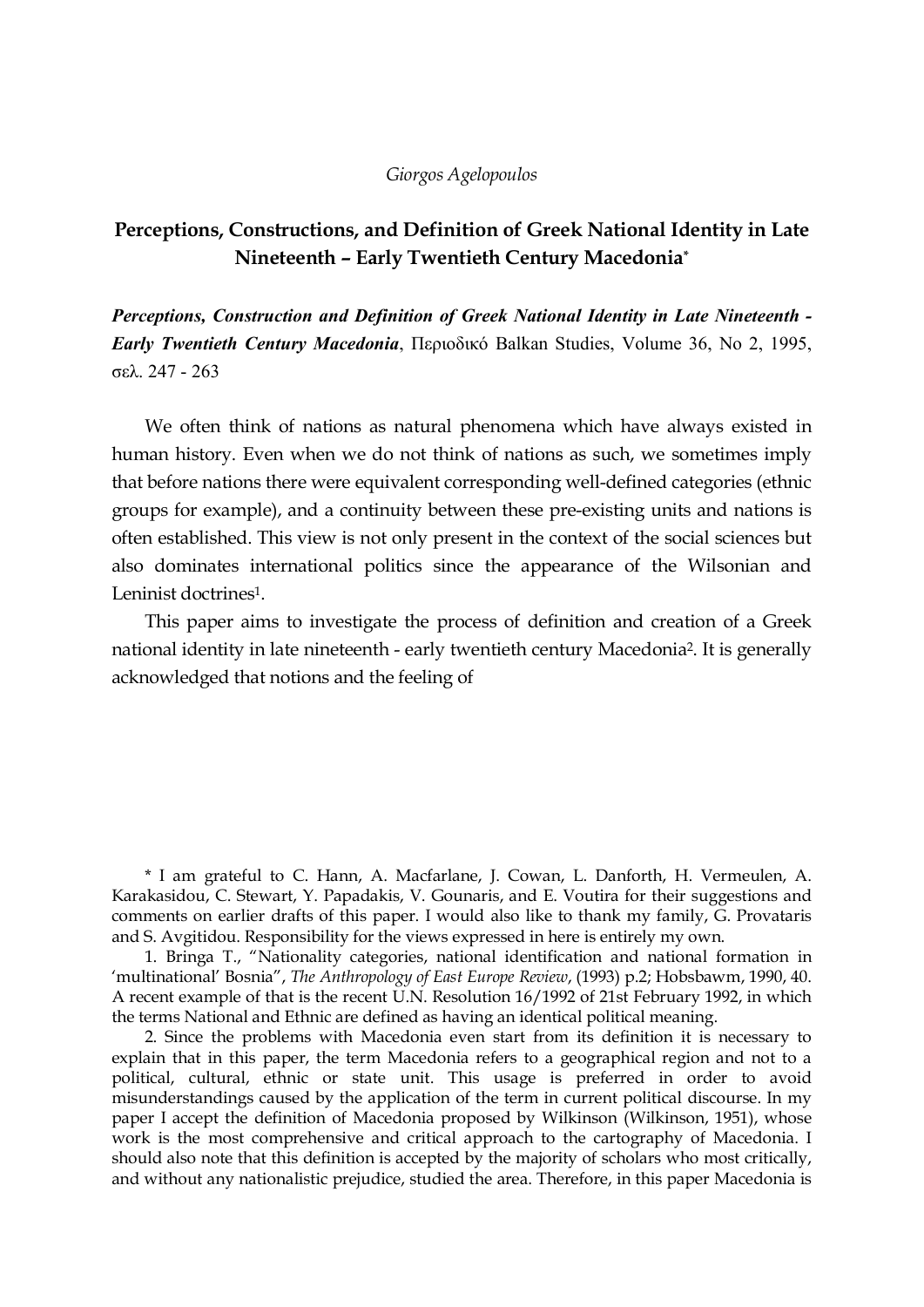defined as the area bounded on the north by the Sar mountains, on the East by the Rhodope mountains, on the south by the Aegean Sea, Mt. Olympus and the Pindus Range, and on the west by lake Ohrid. Wilkinson H., *Maps and Politics. A review of the ethnographic cartography of Mace-*

belonging to a nationality was introduced in rural Macedonia during this period. Broadly speaking, I perceive the creation of the Bulgarian Exarchate as the starting point of this period and Balkan Wars as the end of it. In urban areas a different process was followed since bourgeois populations were influenced by national movements earlier than rural ones.

The questions that I am going to address are: who were the Greeks of Macedonia during that period, what meant to be a Greek, how and why some people identify themselves as nationally Greeks. It should be clear that is not my intention to argue that a culturally Greek population did not existed in the area before that period. On a general theoretical level, the purpose of such an analysis is to highlight the limits in the continuity between ethnic groups/cultures and the nations which later develop (what I call the ethnic-nation continuum principle). Moreover, that national identity is often based on something other than cultural background or ethnic origins<sup>3</sup>, and therefore ethnic ties should have a limited value in our explanation of the national identification process. We should perceive ethnic ties and origin as representations4 imposed by nationalist scholars rather than as explanatory models. Our priority should be to study national identification not only as a content but as a process as well<sup>5</sup>. A process which is continually being created maintained and changed.

My work is in agreement with the fundamental principle of what Smith called "the modernist approach"6. In other words I do accept that nations are modern phenomena. The definition of the nation is not of my concern in this paper. However, the point is that whatever definition of the nation we accept the problem of the relationship between a nation and pre-existing social entities (cultures, ethnic groups, etc.) still remains.

248

*donia,* Liverpool 1951; Jelavich C. and Jelavich B., A history of East Central Europe, Vol. III, *The establishment of the Balkan national States, 1804-1920*, London 1977, p.207; Jelavich B., History of the Balkans, Eighteenth and Nineteenth Centuries, Vol. I, Cambridge 1983, p. 89; Kofos E., *Nationalism and Communism in Macedonia*, Thessaloniki 1964.

<sup>3.</sup> This point is even accepted by Smith A. D., *The ethnic origin of nations*, London 1986.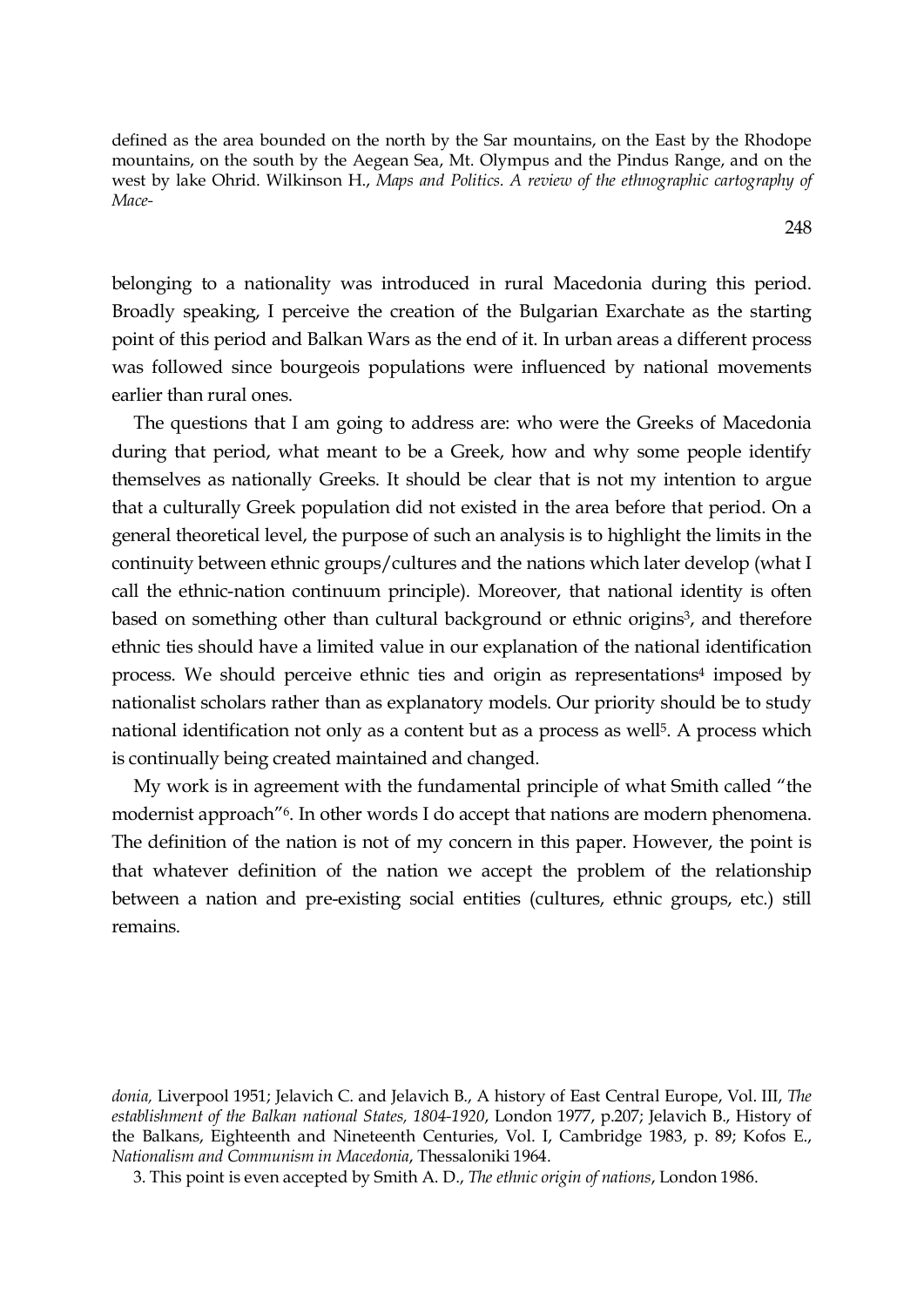4. Holy L. – Stuchlic M., *Actions, Norms and Representations*, Cambridge 1983.

5. Schein M. D., "When is an ethnic group? Ecology and class structure in Northern Greece", *Ethnography*, Vol. XIV, 1975, P.83.

6. Smith A. D., The ethnic origin of nations, London 1986.

249

To reject the ethnic-nation continuum in the case of the Balkans, and especially in the case of Macedonia, has significant political implications. This is because the most common confusion in the history of the area is between cultural or ethnic identity and national identification. The problem arises from an ethnocentric and basically nationalistic historical perception of identities, which presupposes that the way Balkan people think and define themselves in the present as members of a nation has not changed during the centuries.

In order to overcome such problems I remove the focus of my analysis removed from the social structure macro-level to the micro-level of the individual. Theoretical approaches which examine, for example, the "ethnic origins of nations"7often fail to perceive the most dynamic characteristics of the national identification process. This is because they focus on the macro-level of the social structure. As a consequence they are faced with serious problems when explaining an individual's actions. However, as M. Banton has recently pointed out explicitly, if there are multination states and multistate nations, then the means towards understanding national identification lies in the individual8.

I will argue that people who belonged to the same ethnic group or shared the same culture in Macedonia during the period under examination, very often identified themselves with different nations. Some Macedonian Slavs, for example, identified with the Greeks and called themselves Greeks, while others identified with the Bulgarian Exarchate and/or the I.M.R.O. Macedonia and the Balkans in general are without doubt an extreme case of imagined communities<sup>9</sup> which have been imposed on to local populations. However, this remarkable case is useful to illustrate the superficial character of national identities, and to remind us that the one-to-one relationship between ethnic groups/cultures and nations is a reality only in some cases.

It should be stressed that this analysis focus on a specific historical period. The definition and construction of national identities in Macedonia does continue beyond the period we examine in this paper.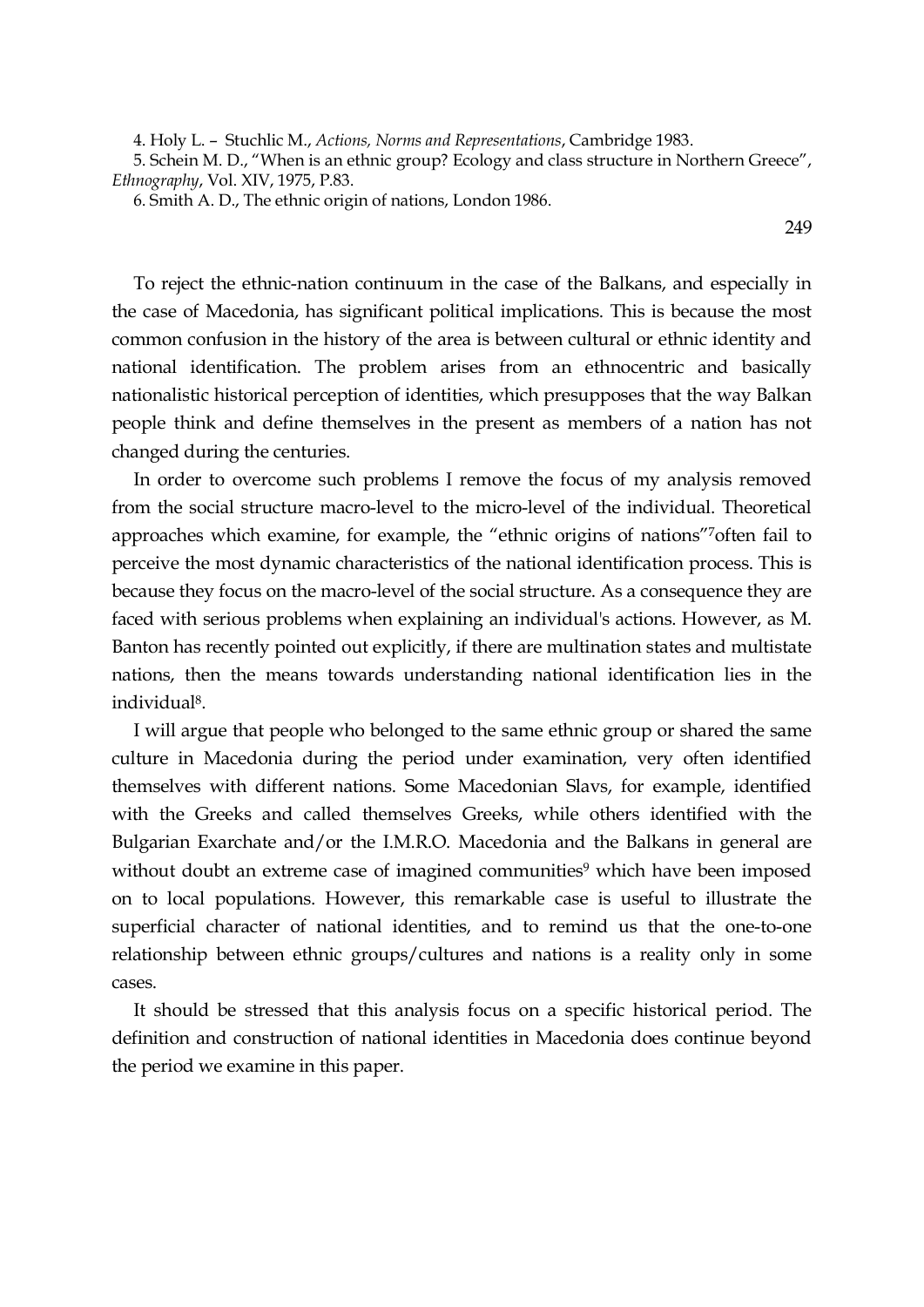7. *Ibid*.

8. Banton M., "Modelling ethnic and national relations", *Annual Lecture of the Ethnic and Racial Studies Journal*, London School of Economics, London 1993.

9. Anderson B., *Imagined Communities*, London 1983.

250

National identities are of a dynamic character. But such an analysis is beyond the interests of the present paper.

Another point which needs to be clarified is that the views of those who participated or followed the events of that period should not be taken as having a face value. It is not to be forgotten that every one of them had his/her own political agenda. In this paper I attempt to use the available historical resources (memoirs, books, newspaper articles, etc) as critically as possible. This critical perspective is secured by a triangulation of the various views proposed on the process of nation building in rural Macedonia.

## *Meaning and content of cultural and politico-religious identities in the Balkans before the nineteenth century*

The Byzantine and the Ottoman administrations stimulated various people and cultures, which were previously separated, and produced an amalgamation of populations out of which new social groups emerged. Clearly defined boundaries were completely alien to the various populations which lived there side-by-side10. Prior to the mid eighteenth century, the concept of nationality had not been fully articulated as a criterion for the creation of political union in the Balkans<sup>11</sup>. Generally in pre-modern periods culture rarely assumed any political significance at all<sup>12</sup>. Since religion was then thought to be the main determinant of identity13, people were divided according to their faith. All the Orthodox Christians inside the Ottoman Empire, irrespective of their culture, constituted the Rum Millet and were called Rums (Romios - Romii). The

10. Hosch E., *The Balkans*, London 1968, p. 14.

12. Smith A. D., *National Identity*, London 1991, p. 10; Gellner E., *Nations and Nationalism*,

<sup>11.</sup> Simic A., "Obstacles to the development of a Yugoslavian National consciousness: ethnic identity and folk culture in the Balkans", *Journal of Mediterranean Studies*, Vol. 1, No 1, 1991, p. 24; Pearson R., *National minorities in Eastern Europe 1848-1945*, London 1983, p.12; Dimaras K. T., , Athens 1985; Kitromilides P., "Imagined communities and

the origins of the national question in The Balkans", in *Modern Greece: Nationalism and Nationality*, edit. by Blinkhorn M. and Veremis Th., Athens, 1990.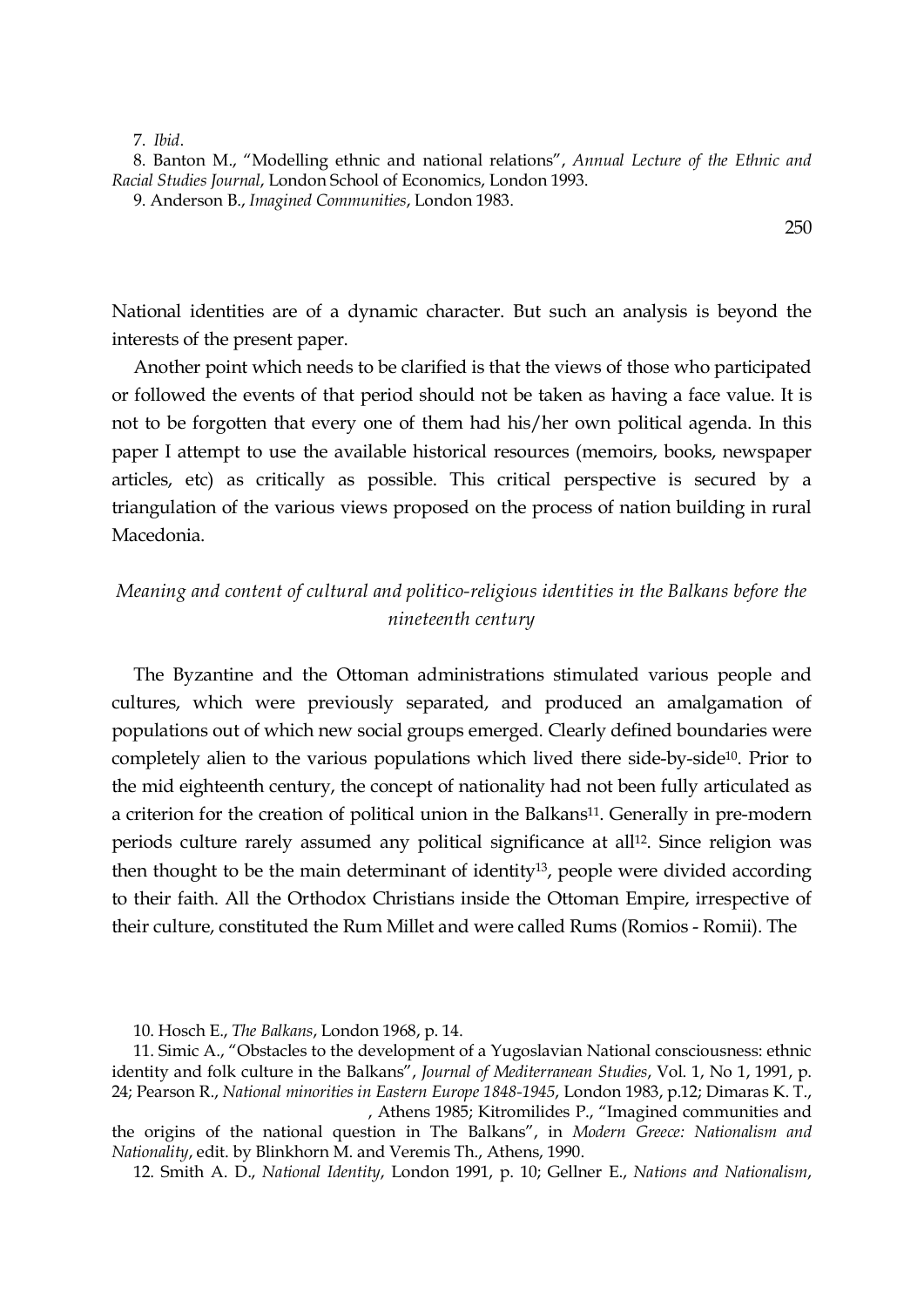Oxford 1983, p. 75.

13. Kofos E., "National heritage and national identity in nineteenth and twentieth century Macedonia", in *Modern Greece: Nationalism and Nationality*, edit. by Blinkhorn M. and Veremis Th., Athens 1990, p. 104; Kitromilides P., op.cit., p. 25.

term "Romios" expressed a politico-religious affiliation<sup>14</sup> related to the specific way that populations were politically organised inside the Ottoman Empire and not a national one.

Those who shared a Greek cultural background inside the Rum Millet generally constituted a higher social stratum. This is a matter well explained by a number of historians and, for the purpose of this paper, there is no need to discuss it further. Since the seventeenth century, Greek had been the language of culture and business in the central and eastern Balkan zones<sup>15</sup>. The "superior" status of the Greek speaking people inside the Rum Millet led to a kind of dominance of Greek culture over other Orthodox Christians. As a consequence "Balkan merchants, regardless of their ethnic origins, generally spoke Greek and often assumed Greek names"16. Men of wealth took pride in being called Greek and Orthodox Albanians, Vlach, Macedo-Slav and Bulgarian merchants of the eighteenth century normally identified themselves as Greeks<sup>17</sup>.

On the other hand, to be called Bulgarian indicated a lower social status and a peasant culture. The term "*Bulgar*" referred to a person who was a poor, Slav-speaking peasant<sup>18</sup>. According to an old Macedonian proverb, "the Bulgar tills the land, the Greek owns the plow"19.

### *The definition and construction of a nationally Greek population in Macedonia*

This situation was more or less a reality in Macedonia until the late eighteenth century. In Macedonia, "until the beginning of the nineteenth

251

<sup>14.</sup> Vermeulen H., "Greek cultural dominance among the Orthodox population of Macedonia during the last period of Ottoman rule", in *Cultural Dominance in the Mediterranean area*, edit. by A. Blok and H. Driessen, Katholieke Universiteit Nijmege 1984, p. 231.

<sup>15.</sup> Stoianovich T., "The conquering Balkan Orthodox merchant", *Journal of Economic History*, Vol. 20, 1966, p. 290; Macdermott M., *A history of Bulgaria (1393-1885),* London 1962, p. 118; Kofos E., *Nationalism and Communism in Macedonia,* Thessaloniki 1964, p. 12, Mishew D., *The Bulgarians in the Past*, New York 1971, p. 194.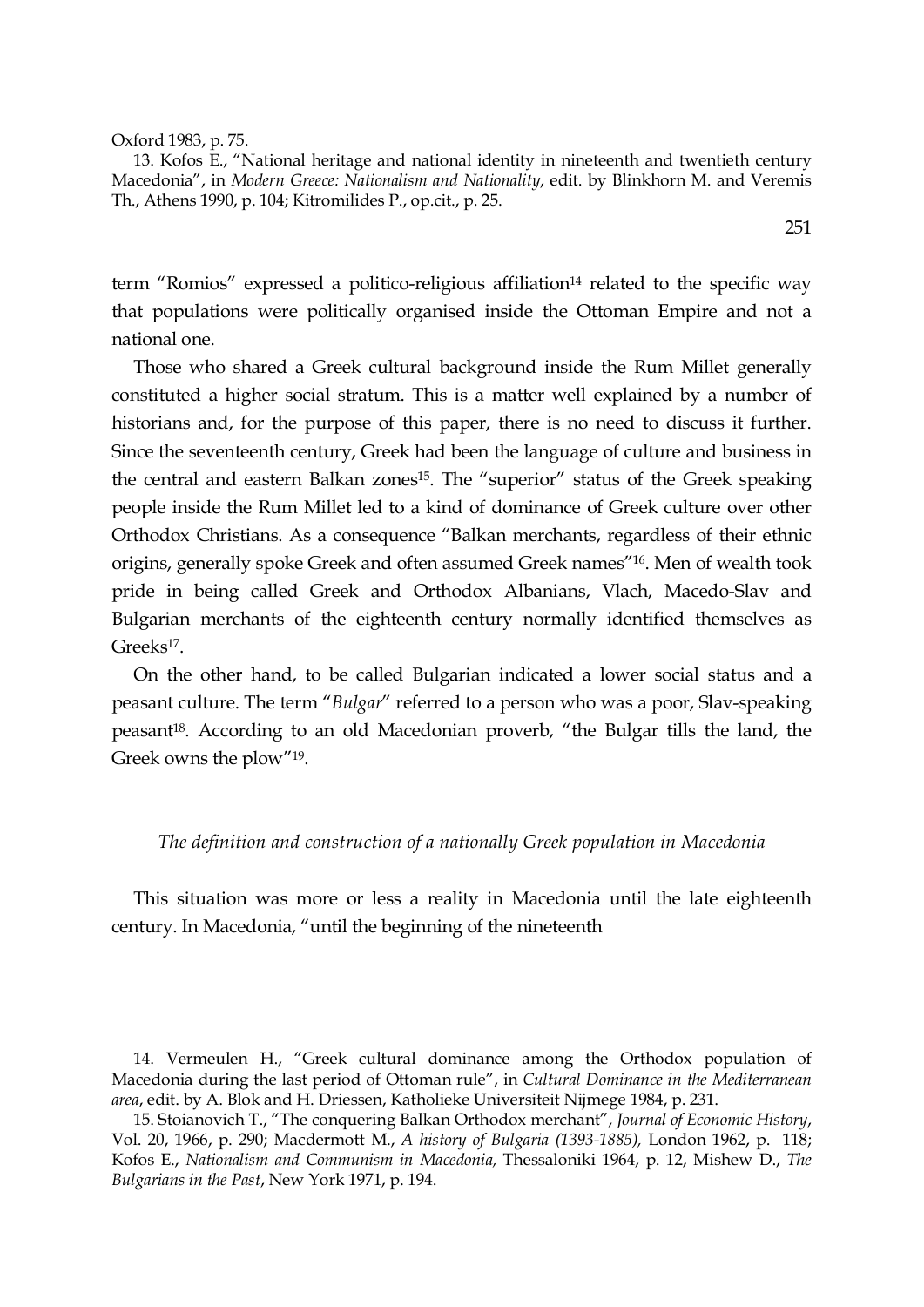16. Stoianovich T., *op.cit*., p. 291; Herzfeld M., *Ours Once More*, New York 1986, p. 47. 17. Stoianovich T., *op.cit*., p. 310-311. 18. Vermeulen H., *op.cit*., p. 234. 19. *Ibid*., p. 234.

252

century, the Slavs, Greeks and Vlachs still constituted one Christian community, united in the Rum Millet. A peasant felt himself first of all as a member of a family, a village community and maybe a small culturally distinguishable unit, and secondly, Rum"20. The creation of the major Balkan states radically changed the situation. The way people defined themselves and imputed meaning to the terms Bulgarian and Greek changed under the influence of national movements which later developed in the Balkans. The crucial question, of course, is how the population was actually divided, given the differentiations and identity boundaries existing.

National propaganda put a difficult choice before the populations of Macedonia: people had to choose a national identity. That was a way of thinking foreign especially to the peasants21. Nationalist activists of the Bulgarian Exarchate and/or the I.M.R.O. embodied the term Bulgar with a national meaning. Greek nationalists introduced the term Hellenas which had strong national connotations<sup>22</sup>. Nobody could any more be a Bulgar and a Hellenas at the same time.

With the new Hellene and national Bulgarian concepts, existing socio-cultural divisions were translated by nationalists into national ones<sup>23</sup>. Those who had a higher social status, and therefore were some-

20. *Ibid.* The Serb geographer Cvijic and the Greek philologist Tsioulkas have both emphasized the socio-cultural dimensions of the term Bulgar, and have argued that it had no national implications. Matzureff G. D., *The concept of a Macedonian nation as a new dimension in Balkan politics*, unpublished Ph. D, Thesis, Washington 1978, p. 55; Wilkinson H.., *Maps and politics. A review of the ethnographic cartography of Macedonia*, Liverpool 1951, p. 149; Tsioulkas K.  $I_{\nu}$  1907, p. 110.

21. Vermeulen H., *op.cit.*, p. 239.

22. *Op.cit*., p. 232. It is true that the term *Hellenas* exists in the work of some late Byzantine philosophers but its use is limited to the work of a few scholars and in any case did not had national connotations. Campbell J. K. and Sherrard P., Modern Greece, London 1986, p. 24; Fine J., *The late Medieval Balkans*, Michigan 1987, p. 540-542; Svoronos G., *Histoire de la Greece Moderne*, Paris 1972, p. 23; Kyriakidou-Nestoros, 1975; Dimaras K. T., 2008 1985; Herzfeld M., Ours Once More, N. Y. 1986; Tzionas D.,

1989; Andreadis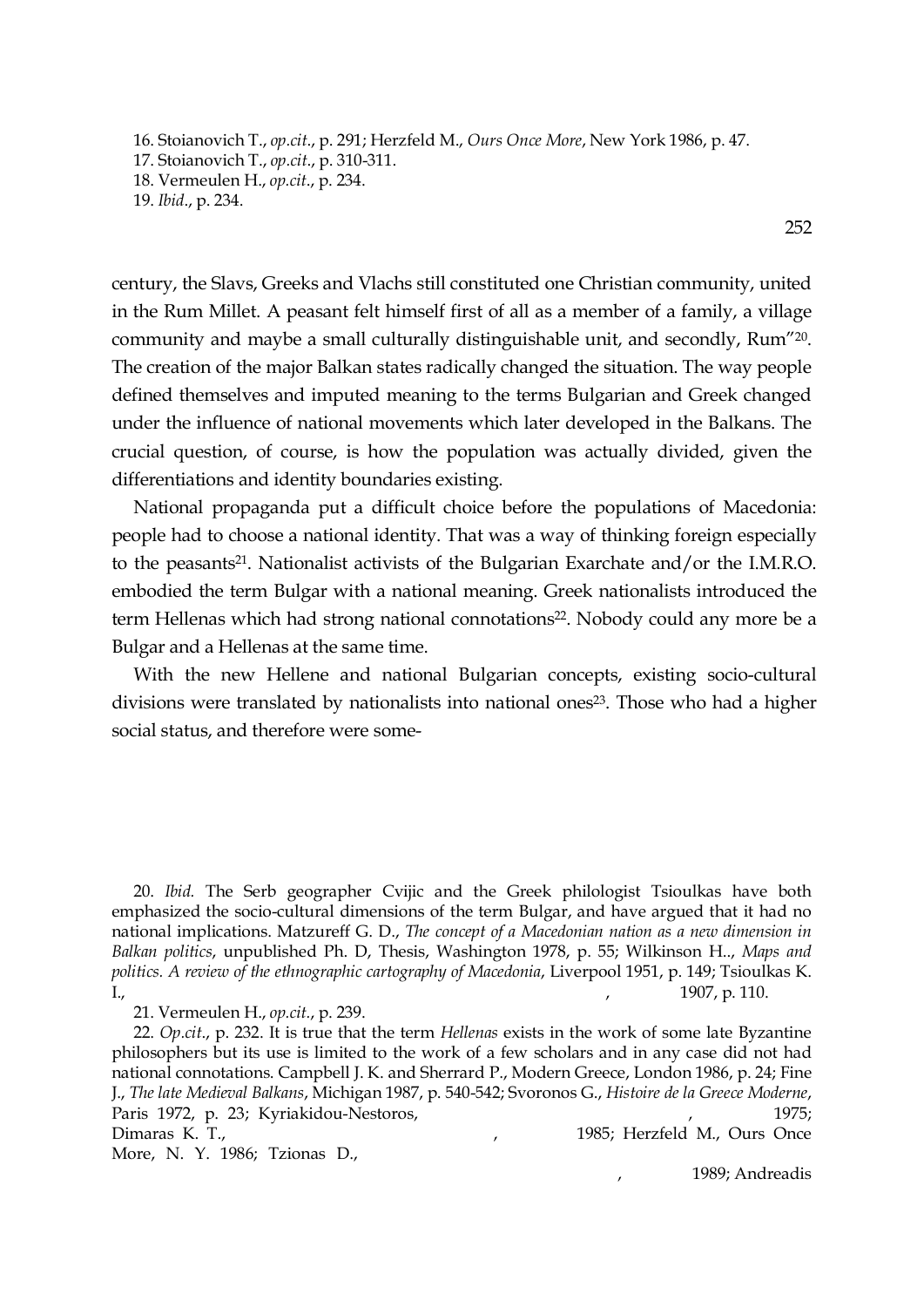G., Samuel C., Samuel A., Samuel A., Sangdalino P., "Hellenism and nationalism in Byzantium", in *Tradition and transformation in medieval Byzantium*, Aldershot 1991.

23. Kitromilides P., *Ethnicity, culture and national identity in the Ottoman Balkans during the eighteenth century*, paper presented at the First Skiliter Library Colloquium on

253

how influenced or intended to be influenced by Greek culture, identified themselves as Greeks. They were not Romios any more they were Hellenes. As Brailsford puts it: "so far as there is a real Greek party among (the Macedonian Slavs) it consists mainly of the wealthier peasants -priests, moneylenders, storekeepers and innkeepers- and even these men are Greek largely because the existing entente between Turks and Greeks procures them the favour of the authorities"24.

Similarly the lower social categories of the population tended to become Bulgarians. Cultural distinctions were re-defined by nationalists into national terms and thus became national characteristics. To use Hechter's terminology, the cultural division of labour amongst the population of Macedonia was transformed to national differentiation<sup>26</sup>. But this was a rather selective process, and in any case it followed the establishment of the various nationalistic movements in the area. In other words, it was a contributing factor towards the whole process and not the cause of it.

However, although Greek (Hellenic) and Slav cultures were nationalised by nationalists, the divisions of the population did not take such absolute forms. It would be misleading to conclude that rich "Bulgars" or poor "Greeks" did not existed. This can be understood by bearing in mind the meaning of the terms Greek and Bulgar, and the previous flexible structure of identities among the local population<sup>27</sup>. It would be misleading to conclude that all those who shared a Slav peasant culture supported the national propaganda of the Bulgarian Exarchate and/or the I.M.R.O. My disagreement with those who look for socio-cultural characteristics and structures to explain national identification, or preference for one national group or another in the case of the Macedonian Slavs, focuses on this point28. Other factors influenced the decision of

Ottoman history, Newman College, University of Cambridge, April 1992.

<sup>24.</sup> Brailsford H. N., *Macedonia, its races and their future*, London 1906, p. 198.

<sup>25.</sup> This also explains the strong socialist element of Slav nationalism (Bulgarian Academy Sciences, *Macedonia: Documents and material*, Sofia 1978, p. 602)

<sup>26.</sup> Hechter M., "Group formation and the cultural division of labour", *American Journal of Sociology* (1978) Vol. 84.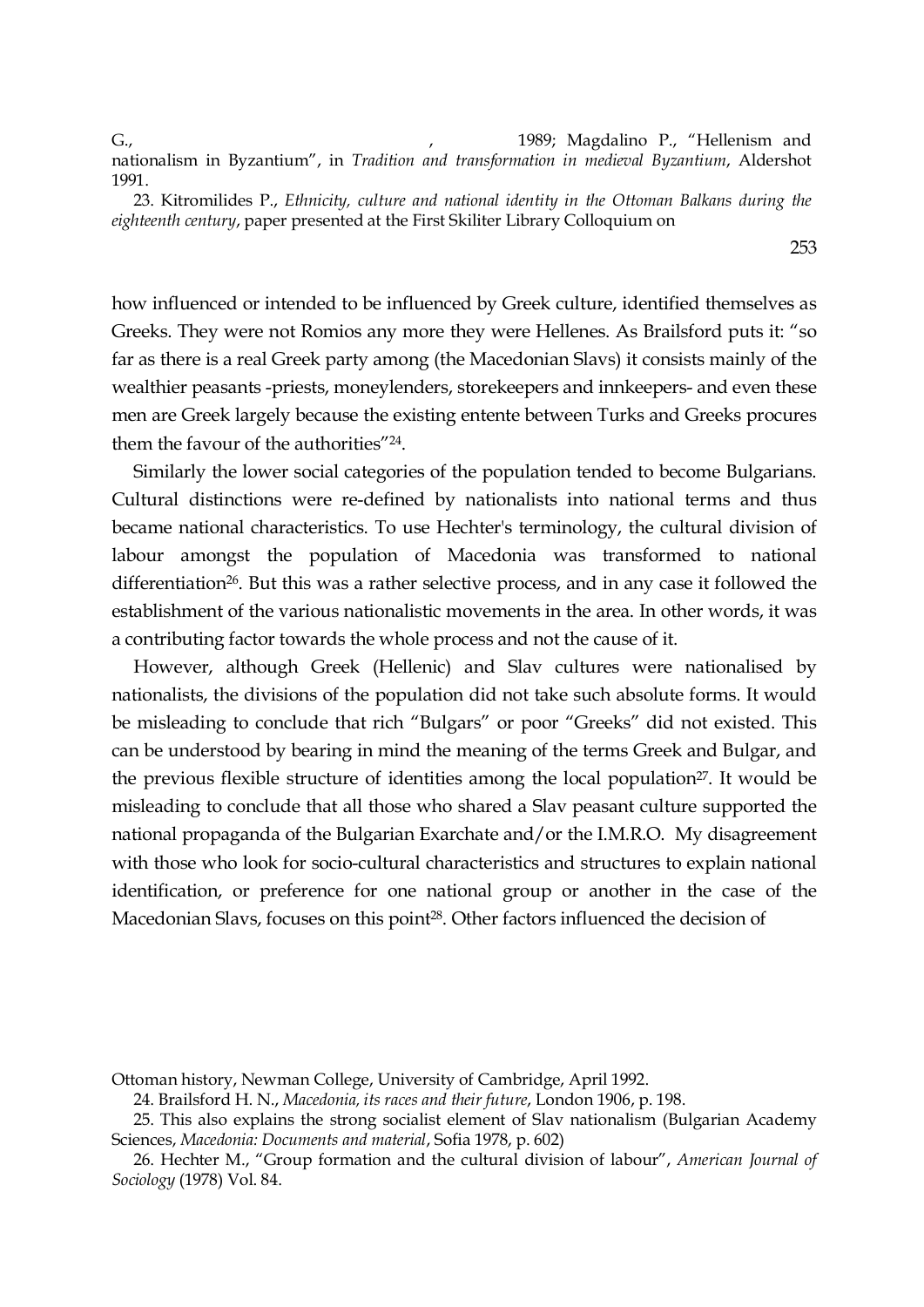27. By "flexible" I mean that before the terms *Greek* and Bulgar acquired national connotations, it was possible for a Bulgar to become Greek. That was simply a case of upward social mobility.

28. For example: Boeshoten Van R., *Politics, class and identity in rural Macedonia*,

254

national identification as well.

Various factors could affect the decision of national identification. The decision of belonging to one national group or another depended on the needs, priorities and fears of both material and mental character of those who were taking the decision. That could be a communal priority, a family priority, a household priority or a personal priority. The available resources, mainly memoirs and reports from those who participated in the Macedonian struggle, are revealing.

For example, a river was claimed by two different communities. One of them identified with the Greeks, thus the other identified with the Bulgarian Exarchate and/or the I.M.R.O. Sometimes disagreements between patrigroups of the same village, because of quarrels related to the land available, were responsible for national divisions. Gounaris in his analysis mentions a variety of additional reasons for choosing a nationality, such as: (i) existing affiliations with a Balkan state due to periodical migration movements, (ii) indirect or direct taxes established by the Ecumenical Patriarchate, (iii) locality; in other words whether a community was native, or originally moved into Macedonia from Epirus during the eighteenth or nineteenth centuries<sup>30</sup>.

The discrepancies between landlords and tenant farmers, merchants and producers, capitalists and workers were occasionally translated into a national struggle31. The Christian communities were, for various reasons, divided into factions. Such divisions were cultivated and manipulated by nationalists<sup>32</sup>. According to Mazarakis, a Greek partisan leader: "the growing support for the Bulgarian Exarchate in Macedonia was a result of inter-communal disputes. The opposition inside a village community council tended very often to become Bulgarian only because the majority was Greek"33. Abbott who travelled to Macedonia twenty five

30. Gounaris B., *The events of 1903 in Macedonia*, Thessaloniki 1993.

paper presented in the conference "The Anthropology of ethnicity: a critical evaluation", University of Amsterdam, Amsterdam 1993.

<sup>29.</sup> The term Macedonian struggle is used to define the fighting between the various Balkan nationalist movements in Macedonia at the beginning of this century.

<sup>31.</sup> *Ibid*., p. 7.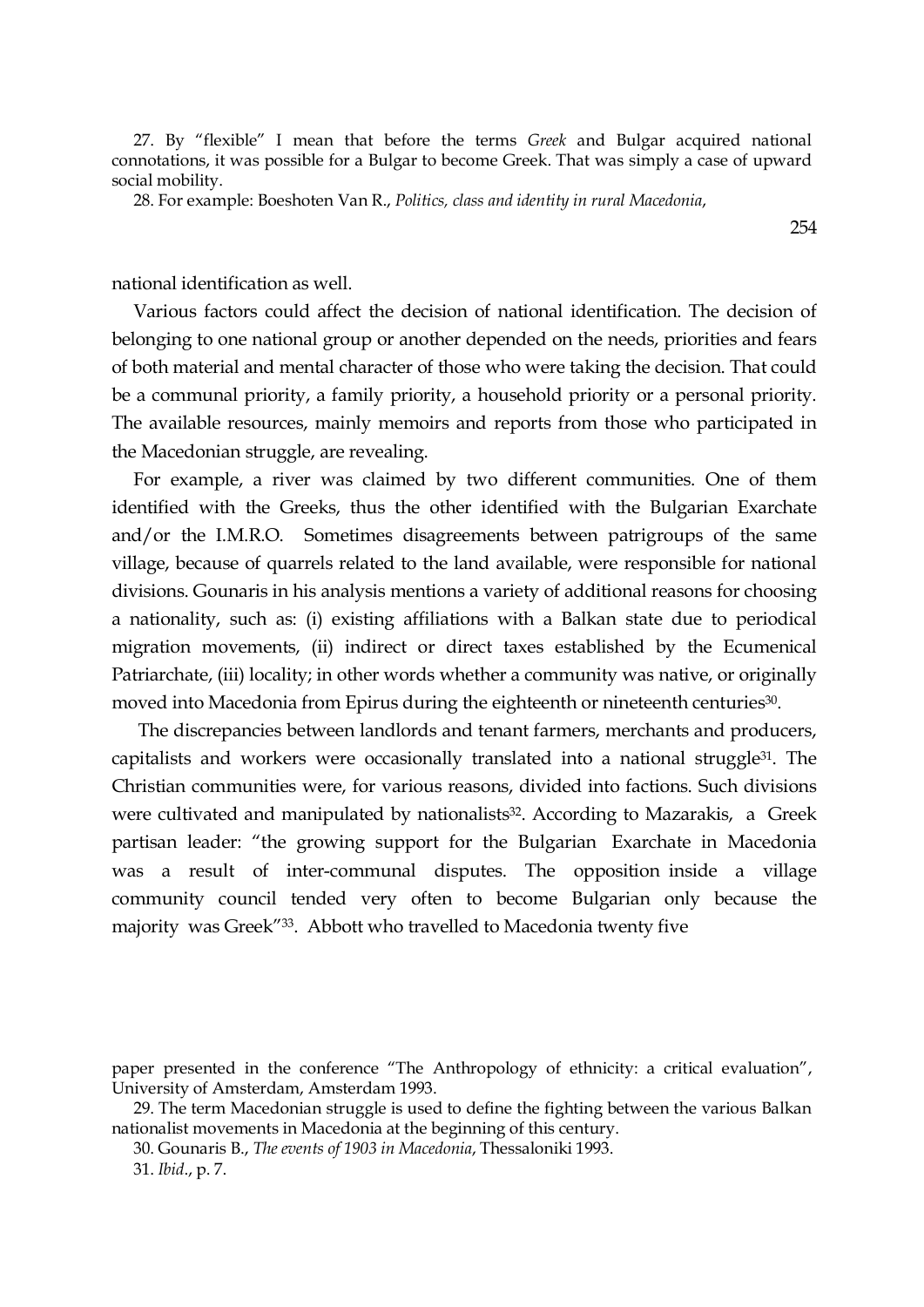32. *Ibid*.

1984, p. 203.

33. Mazarakis-Enian K. I., " – ", in *–* , edit. Svolopoulos K., Thessaloniki

years before Mazarakis, also pays attention to the fact that the Christian communities were divided between "the friends and the enemies of the bishop"34. As Gounaris and Vermeulen explain, these intercommunal divisions were finally nationalised<sup>35</sup>.

Existing cultural affiliations were important, but not important enough. Otherwise there would have been no reason for the Macedonian struggle to have taken place: every Slav peasant village was going to support the Bulgarian Exarchate and/or the I.M.R.O. That would have meant the domination of village communities by the Bulgarian Exarchate and/or the I.M.R.O. north of the Kastoria - Yiannitsa - Paggaio Mnts line. In this area the majority of the population was of a Slav peasant culture. Moreover, if we accept that cultural and national identification coincided we cannot explain the phenomenon of "national mobility" which was very common in Macedonia between 1870 and 1920 (this will be further explained below).

This was the situation in Macedonia. To be more explicit, on the peripheries of the area, next to the borders of Greece, Bulgaria and Serbia, national affiliations were more precise and stable. But in the large intermediary zone the population was mixed and of uncertain and mobile nationality<sup>36</sup>.

Because of these peculiarities of national identification, some odd situations appeared: for example members of the same family could belong to different nations<sup>37</sup>. Villages were divided, parishes were divided, patrigroups were divided; but all these people were of the same socio-cultural background and they were all Slav peasants<sup>38</sup>. On the other hand people belonging to different cultures (culturally Greek bourgeois, culturally Greek peasants, Sarakatsan nomads, Vlachs pastoralists and traders, Slav peasants) identified themselves as Greeks.

It is worth looking at some examples. It was not uncommon to find fathers, who were themselves officially Greek, equally proud of bringing into the world Greek, Serbian, Bulgarian and Rumanian children<sup>39</sup>. P.

<sup>34.</sup> Abbott G. F., *The tale of a tour in Macedonia*, London 1903, p. 85.

<sup>35.</sup> Gounaris B., *op.cit.,* p. 8; Vermeulen H., *op.cit*., p. 245.

<sup>36.</sup> Kofos E., *Nationalism*…, p. 24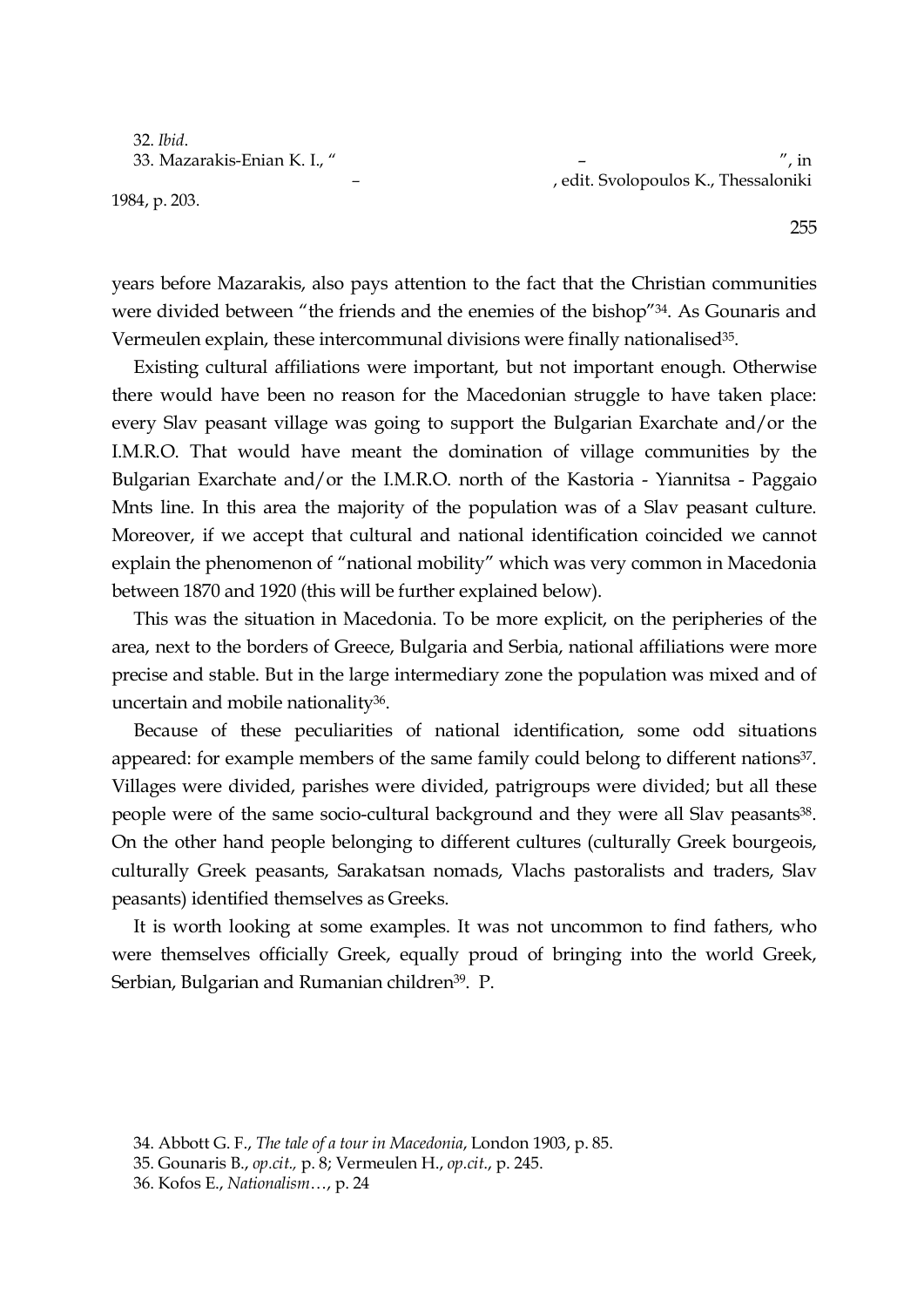37. Vermeulen H., *op.cit*., p. 240. 38. Gounaris B., *op.cit*. 39. Brailsford H. N., *op.cit*., p. 103.

Argiropoulos, a Greek journalist and activist in Macedonia, reports a more revealing case. "I remember", he writes, "a wealthy villager from Poroia who didn't manage to secure a scholarship for his first son to enter a Greek High School. Thus he sent him to a Rumanian High school and the result, after a few years, was the creation of a Rumanian commune inside the village of Poroia. Some years later he didn't manage to find a scholarship for his second son to enter a Greek or even a Rumanian High school, so he sent him to a Bulgarian one. The result was that five years later, on his second son's return, a Bulgarian commune was established in the village of Poroia"40. So the father was a Greek, the first son a Rumanian and the second a Bulgarian.

K. Mazarakis, another Greek military officer who was a leader of a Greek partisan band, kept a diary in which we can read his comments about his fellow partisans. His first man in charge was called Mitsis. "Mitsis was a brave man", he writes. "He was huge and very strong. He was not even able to spell a word in Greek but he was a true Hellenas deep in his heart"41. One more case from Mazarakis' memoirs is also interesting: "Vlachos Tsamis was the leader of one of the strongest Rumanian military bands in Macedonia. He was finally defeated by his son, called Tsamopoulos, who was a pure Greek nationalist"42.

Very often people, families, households, patrigroups, parishes and villages who identified themselves as Greeks turned into supporters of the Bulgarian Exarchate and/or the I.M.R.O. and vice versa. What is astonishing is that sometimes they turned back again. Brailsford reports that villages shifted "twice or thrice in a year"43. I call this phenomenon "national mobility" and its implications will be further examined in the following paragraphs. Vermeulen argues that whole villages could change "from being Greek to Bulgarian or vice versa depending on which side offered free or cheap education"44. P. Melas in his last letter reports the case of someone who initially identified himself as Greek, then decided

40. Argiropoulos P. A., " – ", in *–* , edit. Svolopoulos K., Thessaloniki

1984, p. 46. 41. *Ibid*., p. 248.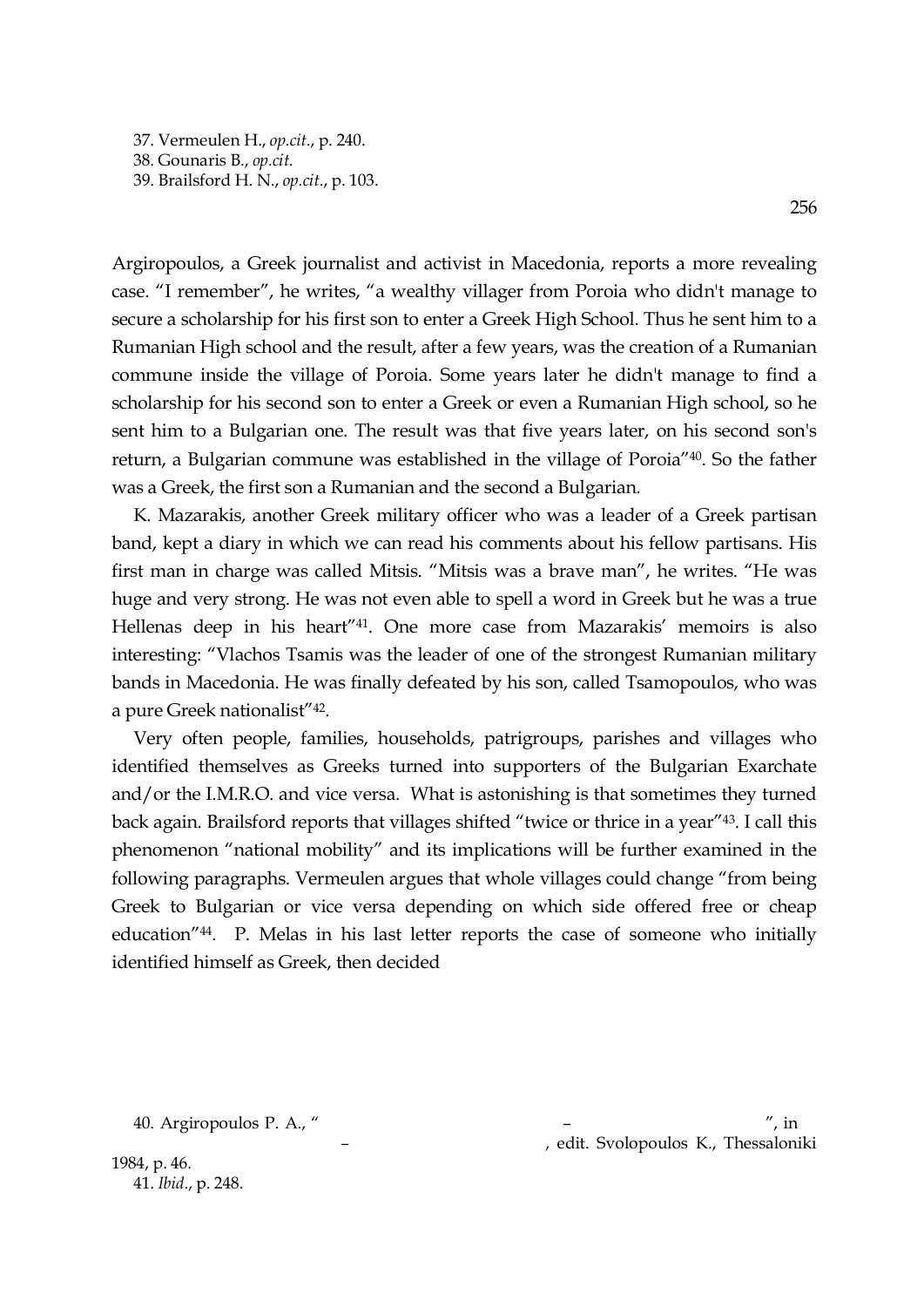42. *Ibid*., p. 168. Tsamis is the Vlach surname and Tsamopoulos is its Greek version.

43. Brailsford H. N., *op.cit*., p. 167.

44. Vermeulen H., *op.cit.,* p. 240.

to send his children to a Rumanian school and supported the Rumanian propaganda, but finally changed again and returned to the Greek side. Mazarakis also reports the case of the priest of the village of Mesimeri. "The priest", he writes, "was an ex-Greek who turned into Bulgarian because of money"45.

Similar was the situation among the rest of the national groups in Macedonia but their case is not the focus of this paper. The reader can find some amusing but also interesting examples of national mobility recorded in the documents published by the Bulgarian Academy of Sciences in 1978 under the title "Macedonia - Documents and Material".

In conclusion, as Gounaris argues, the phenomenon of national mobility was not the exception but the rule among the Macedonian Slavs<sup>47</sup>. The same could be argued in a limited degree for the Vlachs. In his book Brailsford includes an anecdote which alone reveals the situation extraordinary clearly. He writes: "I have heard a witty French consul declare that with a fund of a million francs he would undertake to make all Macedonia French. He would preach that the Macedonians are the descendants of the French crusaders who conquered Salonika in the twelfth century, and the francs would do the rest"48.

The above discussion illustrates that identification with a nationality was primarily a political decision, very often totally irrelevant to the cultural identity of the actors. This does not imply that a "free market model" can be applied to explain national identification in Macedonia. Although, as has already been mentioned, the decision of belonging to one national group or another depended on the needs and priorities of those who were taking the decision, it does not follow that it was a freely conducted decision. In any case, as Barth put it "choice is not synonymous with freedom"49. Macedonian villages, families, and per-

<sup>45.</sup> Mazarakis-Enian K. I., *op.cit*., p. 249.

<sup>46.</sup> See the cases of R. Zhinzifov (p. 154) and D. Karamfilovich (p. 196). Examples of famous persons who changed nationality are more widely known, for instance D. Vlachov and the Miladinov brothers. Tachiaos A. N., *The Bulgarian national awakening and its spread into Macedonia*, Thessaloniki 1990, p. 28.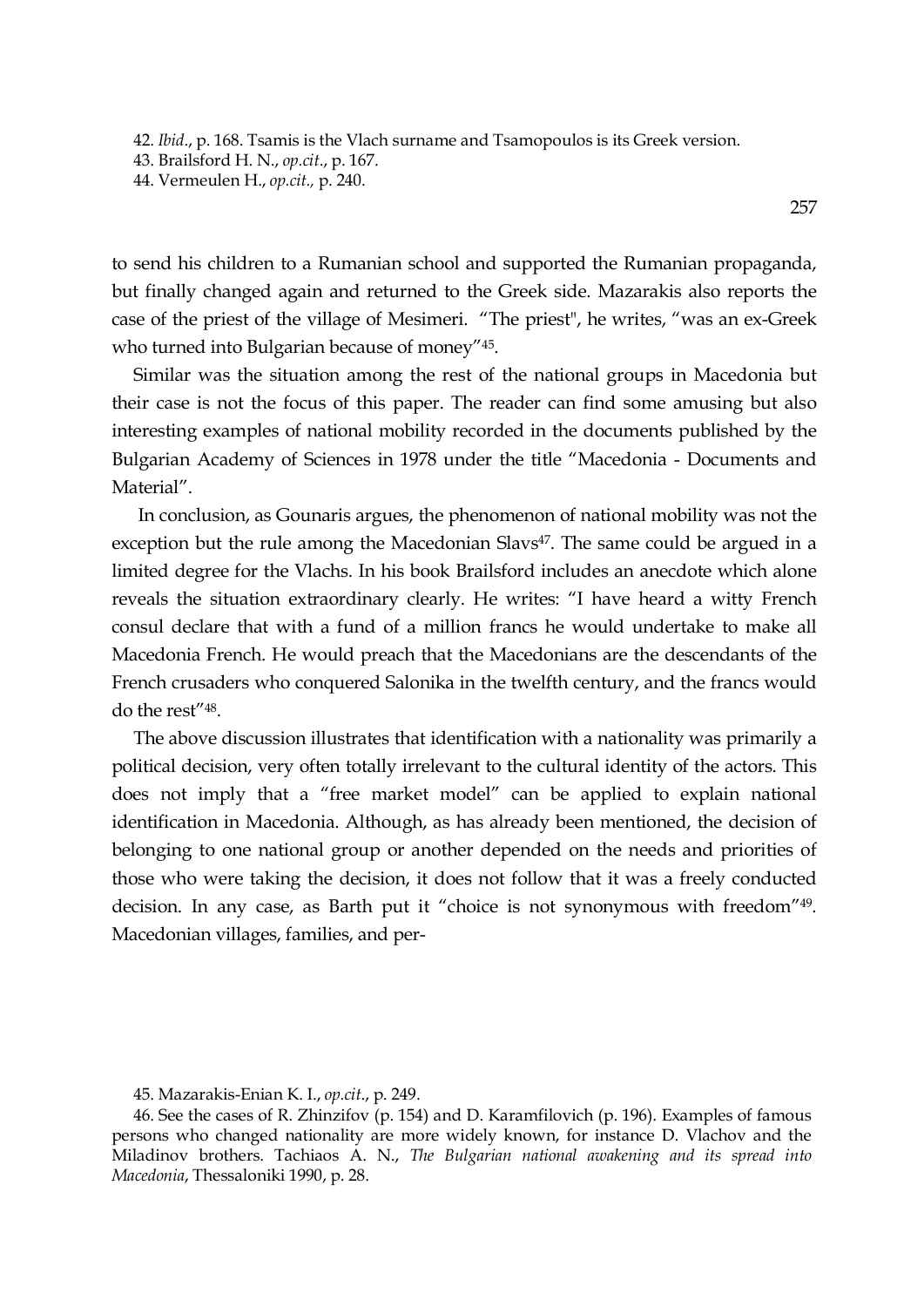47. Gounaris B., *op.cit*., p. 13. 48. Brailsford H. N., *op.cit*., p. 103. 49. Barth Fr., Process and form in social life, London 1981, p. 89.

sons during that period had no alternative other than to choose a nationality irrespective of their own feelings. They had to do that to survive since in an environment where "life has lost its value and peace its meaning"<sup>50</sup>. Identification with a nationality meant that at least one of the parties fighting was willing to protect its family or village from the others.

Even during the Ilinden rising in 1903, the majority of the villages in western Macedonia supported the rebels because they had no alternative. They knew very well that if they did not support the rebels, their villages would be burnt by I.M.R.O. bands. Moreover, they also knew very well that by definition the Ottoman army would burn every village in the area, irrespective of the part the village had taken in the rising. Brailsford, although quite sympathetic to the I.M.R.O. movement, accepted that "it was a choice between having your village burned or having it burned and being massacred as well. Most villagers preferred the lesser evil and took to the mountains, becoming thereby rebels by definition"<sup>51</sup>.

As for the reasons for the existence of national mobility, Brailsford comments are as follows: "they shift their allegiance year by year according to what they have to fear from the hostility of the Greek Bishops or the Bulgarian Committee"52. This is because, in Macedonia "fear was more than an emotion,... fear was the dominant, the everpresent motive"53.

Although the I.M.R.O. bands practised the most violent methods<sup>54</sup>, Greek, Rumanian and Serbian bands were all participating in "the glorious fight". Brailsford's explanations are revealing: "the atmosphere in Macedonia is so poisoned with nationalism that the most enlightened

- 50. Brailsford H. N., *op.cit*., p. 159.
- 51. *Ibid*., p. 161. Vakalopoulos makes a similar point. Vakalopoulos K*.,*

, Thessaloniki 1987, p. 60-61.

52. *Ibid*., p. 198.

53. *Ibid*., p. 36. It should be noted that Brailsford's comments refer to the period just after the Ilinden rising, i.e. the most violent period of the Macedonian struggle. However, violence prevailed in Macedonia for almost three decades.

54. Brailsford, *op.cit*.; Duncan P. M., *The politics of terror*, Duke University Press, Durham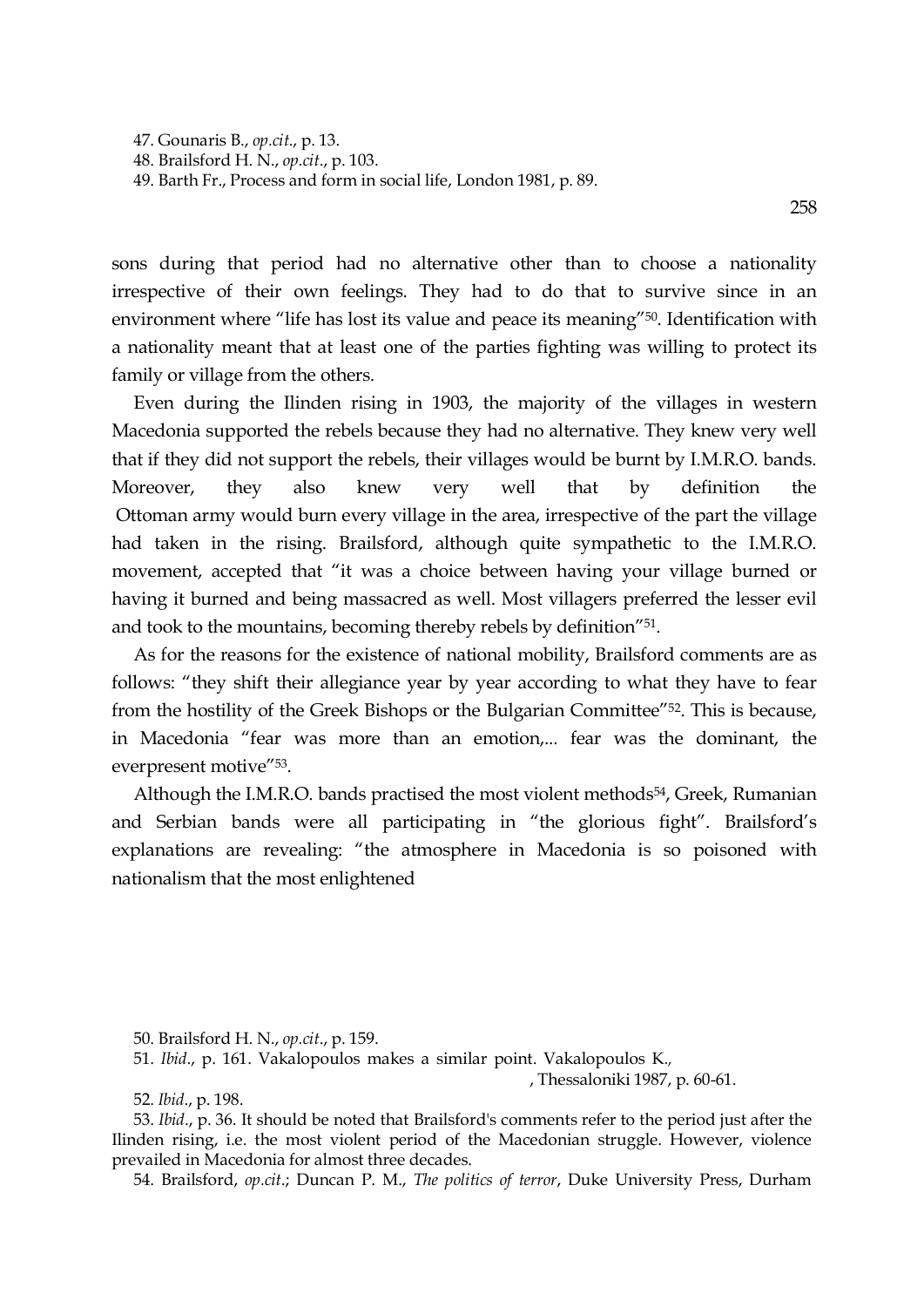1988. R. Hickel, an Austrian Diplomat affiliated to the Austro-Hungarian "Konsultat" of Thessaloniki, wrote in one of his reports that I.M.R.O. practices reminded him of the "Maffia" (Gounaris B., *op.cit*., p. 36).

patriot becomes corrupted against his will<sup>"55</sup>. As Duncan puts it, the nationalists' politics in Macedonia were basically "the politics of terror"56.

Mazarakis writes in his memoirs that "we had to persuade them that they were Greeks"57; and "blood and guns were the ways to persuade a village to become Greek or Bulgar<sup>"58</sup>. Villages were converted by force, by threats or by persuasion<sup>59</sup>. Another Greek activist argues that the Macedonian population "will go where the wind blows", meaning that they were willing to identify themselves with any nation which was about to become the dominant power in the area $60$ . Brailsford has similar views: "the Macedonians are Bulgarians today [1905] because a free and progressive Bulgaria has known how to attract them"61. "Half of the men and most of the women would welcome tranquillity beneath any flag, and call themselves Manchus or Hottentots if under these names they might plough their fields undisturbed and tramp to market without fear of assassination<sup>"62</sup>.

### *Conclusions: In the wonderland of nationalism*

To conclude, it should be stressed that the decision of identification with a nationality during that period in Macedonia was a political decision very often irrelevant to the ethnic or cultural identity of the actors. It was taken according to the needs, priorities and fears of those who were taking the decision, but it does not follow that it was a free choice63. It was a political decision taken inside a very specific environment and therefore primarily forced by the circumstances, the politics of

- 55. Brailsford, *op.cit*., p. 123.
- 56. Duncan, *op.cit*.
- 57. Mazarakis, *op.cit*., p. 216.
- 58. *Ibid*., p. 251.
- 59. Brailsford, *op.cit*., p. 72.
- 60. Argiropoulos, *op.cit*., p. 27.
- 61. Brailsford, *op.cit*., p. 103.
- 62. *Ibid*., p. 218.
- 63. In this paper I am concerned with the national identification process in Macedonia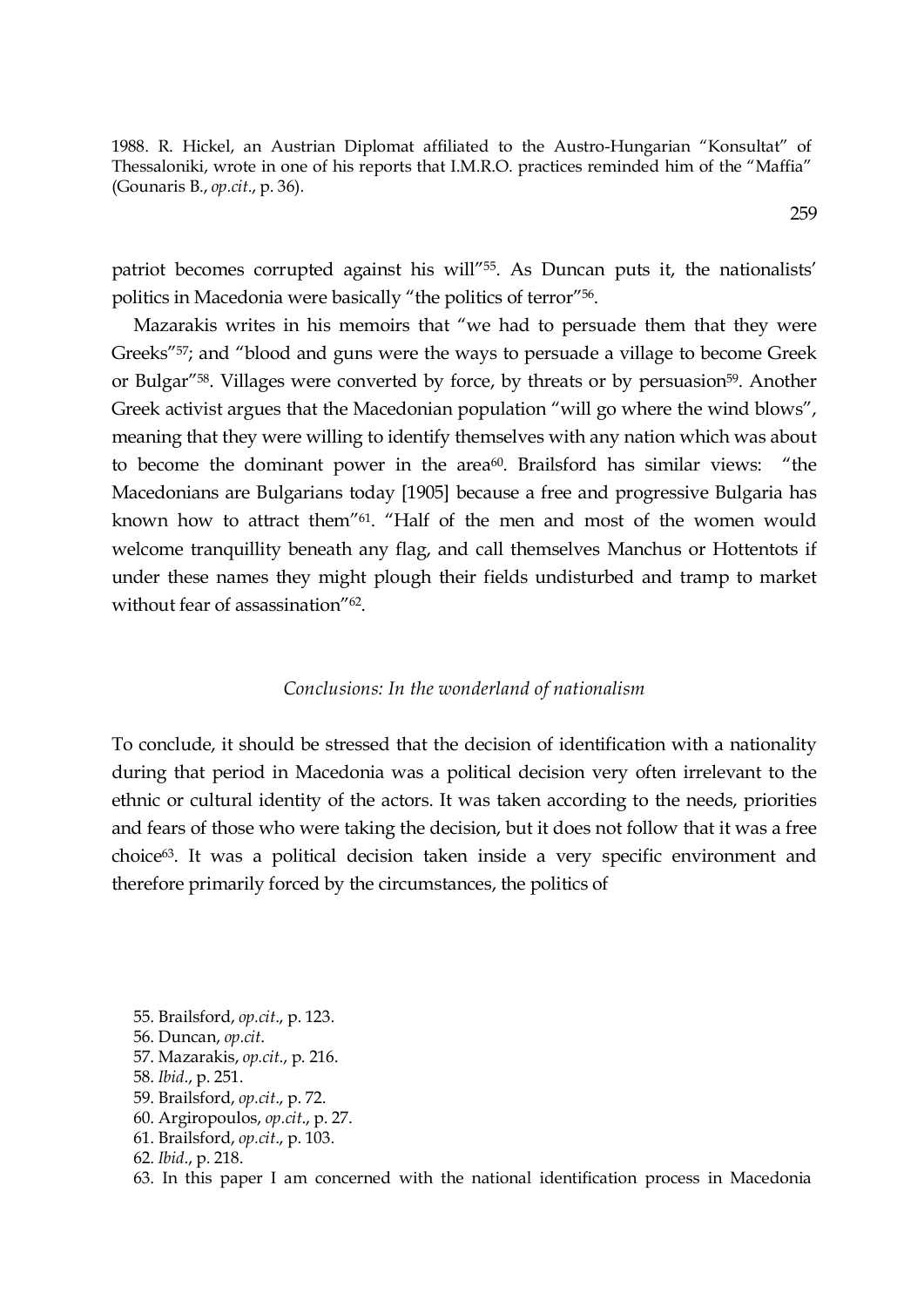during a specific period. My argument can not be applied to explain recent phenomena, such as the cases of those who are involved in what they argue to be a Macedonian human rights movement in Greek Macedonia.

260

terror of the nationalistic movements. As Kitromilides in his critical approach to the national movements in the Balkans argued: "the Macedonian question could easily be understood as imposing 'imagined communities' on local populations"64. Ethnic origins and cultural background do have a limited value in our explanation of the national identification process in Macedonia during the late nineteenth - early twentieth century. The one-to-one relationship between ethnic groups, cultures and nations is a reality only in some cases.

We should perceive nationalities in Macedonia during that period as groups of people who because of their political motivations acted on the basis of supposed or real cultural backgrounds rather than ethnically or culturally homogenous units<sup>65</sup>. It would be more appropriate to discuss, as Kofos has done, about "the Greek element", "the Bulgarian element", etc.<sup>66</sup>; or to discuss about "the Greek party", "the Bulgarian party", "the Serbian party", etc., as Brailsford has done<sup>67</sup>, than about Greeks, Bulgarians, Serbs.

Existing complex categories and identities (Greek, Bulgar, etc.) were nationalised, reevaluated and given new dimensions and content. Cultures were nationalised but in a quite imperfect, sketchy, selective and deficient way. Furthermore, this followed the establishment of the various nationalistic movements in the area. In other words it was not one of their causes. Existing political differentiations were given a national dimension, and from that moment political competition took place using nationalist terminology.

In a sense identities were treated as symbols. People continued to use the same names ("Greek", "Bulgar", "Rum", etc.) but with different meanings. As A.P. Cohen argues, sharing a symbol does not necessarily mean sharing its meanings<sup>68</sup>. New multiple meanings lead to the creation of contradictions and ambiguities.

As it is obvious from our analysis it is not possible to determine any definite ethnic or cultural characteristics which were common among all those who identify themselves as nationally Greeks during that period in

<sup>64.</sup> Kitromilides, *op.cit*., p. 43.

<sup>65.</sup> Gounaris B., *op.cit*., p. 14; Brailsford, *op.cit*., p. 72.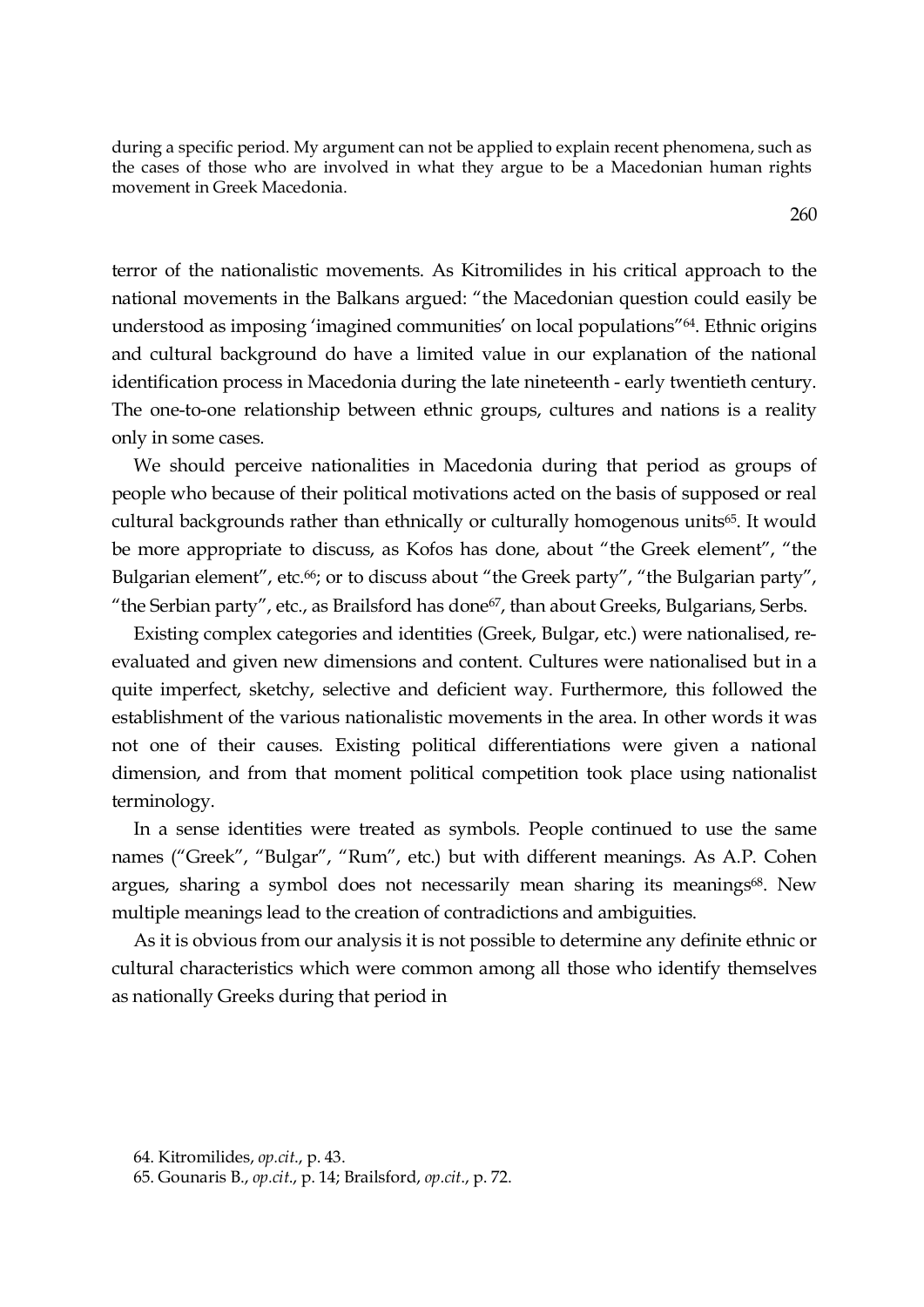66. Kofos E., *op.cit*. 67. Brailsford, *op.cit*. 68. Cohen A., *The symbolic construction of the community*, London 1985, p. 15.

261

Macedonia. In the light of this conclusion it is suggested that the obfuscation surrounding the issue of national identification in Macedonia can be overcome by asking "*who were those who identify themselves as nationally Greeks in Macedonia*" rather than "which were the ethnic and cultural characteristics of the nationally Greek population of Macedonia". In other words we should shift our focus from "the Greek as a person" to "*a person as a Greek*". We should redirect the analysis from looking for the substance and essence of Greek national identity ("Greekness" – "Hellenicity" – " v ") to *the boundary which defines and produces it historically*.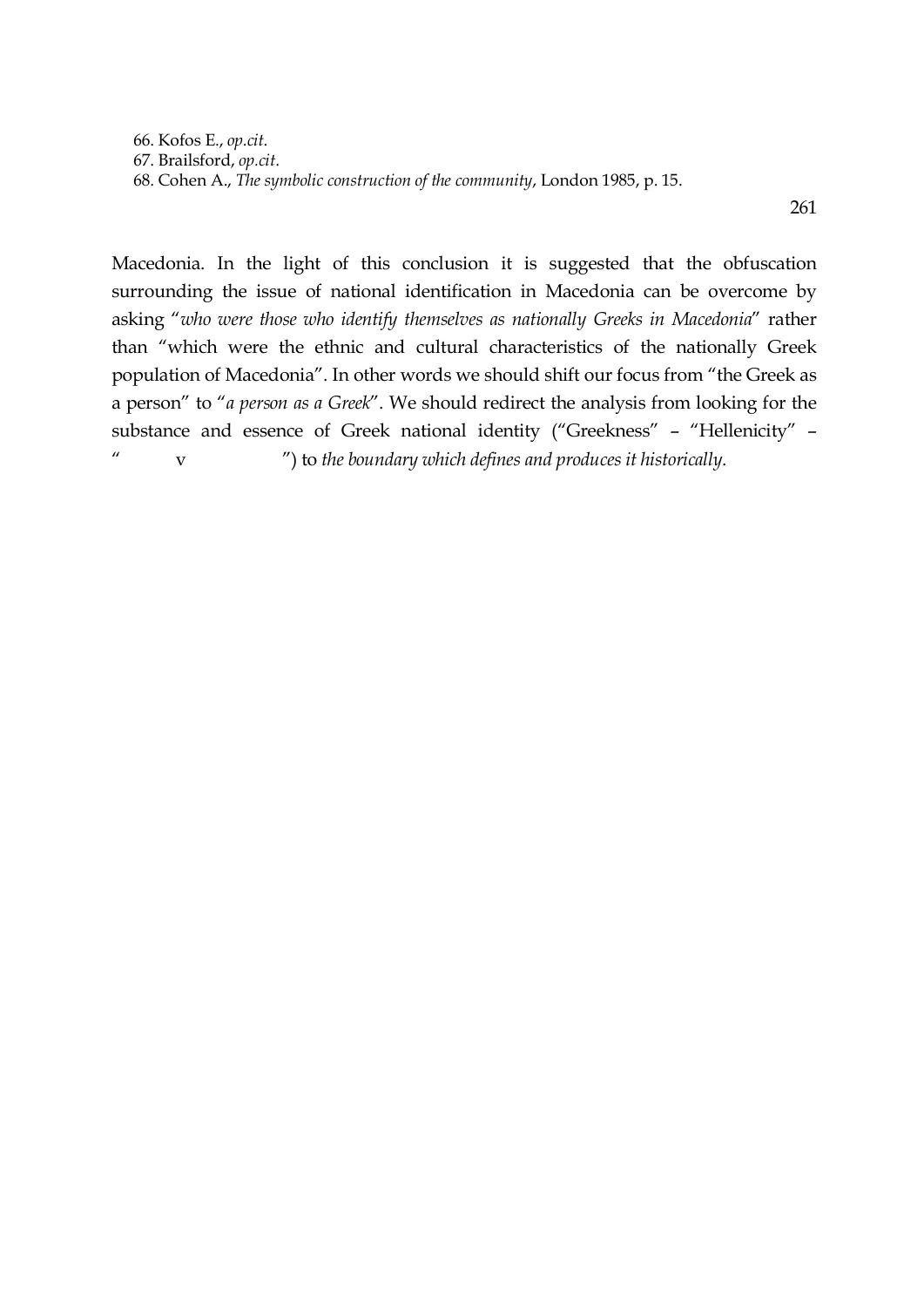#### BIBLIOGRAPHY

Abbott G.F., 1903, *The tale of a tour in Macedonia*, Arnold, London.

Anderson B., 1983, *Imagined Communities*, Verso, London.

Ανδρεάδης Γ., 1989, *Τα παιδιά της Αντιγόνης*, Καστανιώτης, Αθήνα.

Αρχείο Μακεδονικού Αγώνα Π. Δέλτα - Απομνημονεύματα Γ. Καραβαγγέλη, Γ. Δικόνημου Μακρή, *Π. Παπατζανετέα*, 1984, Ι.Μ.Χ.Α., Θεσσαλονίκη.

- Αργυρόπουλος Π.Α., 1984, "Ο Μακεδονικός Αγώνας Αποµνηµονεύµατα" στο *Ο Μακεδονικός Αγώνας – Αποµνηµονεύµατα*, επιµ. Κ. Σβολόπουλου, Ι.Μ.Χ.Α, Θεσσαλονίκη.
- Βακαλόπουλος Κ., 1987, *Η Μακεδονία στα πλαίσια της Βαλκανικής πολιτικής*, Μπαρµπουνάκης, Θεσσαλονίκη.

Banton M., 1993, "Modelling ethnic and national relations", *Annual Lecture of The Ethnic and Racial Studies Journal*, London School of Economics, London.

Barth Fr., 1981, *Process and form in social life*, Routledge, London.

- Boeshoten Van R., 1993, *Politics, class and identity in rural Macedonia*, paper presented in the conference "The Anthropology of Ethnicity: a critical evaluation", University of Amsterdam, Amsterdam.
- Brailsford H.N., 1906, *Macedonia, its races and their future*, Methuen, London.
- Bringa T., 1993, "Nationality categories, national identification and national formation in 'multinational' Bosnia", *The Anthropology of East Europe Review*, Cornell University Press.
- Bulgarian Academy of Sciences, 1978, *Macedonia: Documents and material,* Institute of History, Sofia.
- Campbell J.K. and Sherrard P., 1986, *Modern Greece*, Ernest Benn Limited, London.
- Cohen A., 1985, *The symbolic construction of the community*, Tavistok Publications, London.

Δηµαράς Κ.Τ., 1985, *Ελληνικός Ροµαντισµός*, Ερµής, Αθήνα.

Duncan P.M., 1988, *The politics of terror*, Duke University Press, Durham, U.S.A.

- Fine J., 1987, *The late Medieval Balkans*, Univ. of Michigan Press, Michigan.
- Gellner E., 1983, *Nations and Nationalism*, Basil Blackwell, Oxford.
- Γούναρης Β. (επιµ.), 1993**,** "Εθνοτικές οµάδες και κοµµατικές παρατάξεις στη Μακεδονία των Βαλκανικών πολέµων", ανακοίνωση στο συνέδριο *Τα 80 χρόνια των Βαλκανικών πολέµων*, Εταιρία Λογοτεχνικού και Ιστορικού Αρχείου, Αθήνα.

Gounaris V. (edit.), 1993, *The events of 1903 in Macedonia*, Museum of the Macedonian Struggle Publications, Thessaloniki.

Hechter M., 1978, "Group formation and the cultural division of labour", American Journal of Sociology, Vol. 84.

Herzfeld M., 1986, *Ours Once More*, Pella, N.Y.

Holy L. - Stuchlick M., 1983, *Actions, Norms and Representations*, Cambridge Univ. Press, Cambridge.

Hosch E., 1968, *The Balkans*, Faber and Faber, London.

- Jelavich C. and Jelavich B., 1977, *A history of East Central Europe Vol. III. The establishment of the Balkan national states, 1804 - 1920,* Univ. of Washington Press, London.
- Jelavich B., 1983, *History of the Balkans, Eighteenth and Nineteenth Centuries*, Vol. I, Cambridge Univ. Press, Cambridge.
- Kitromilides P., 1990, "Imagined communities and the origins of the national question" in